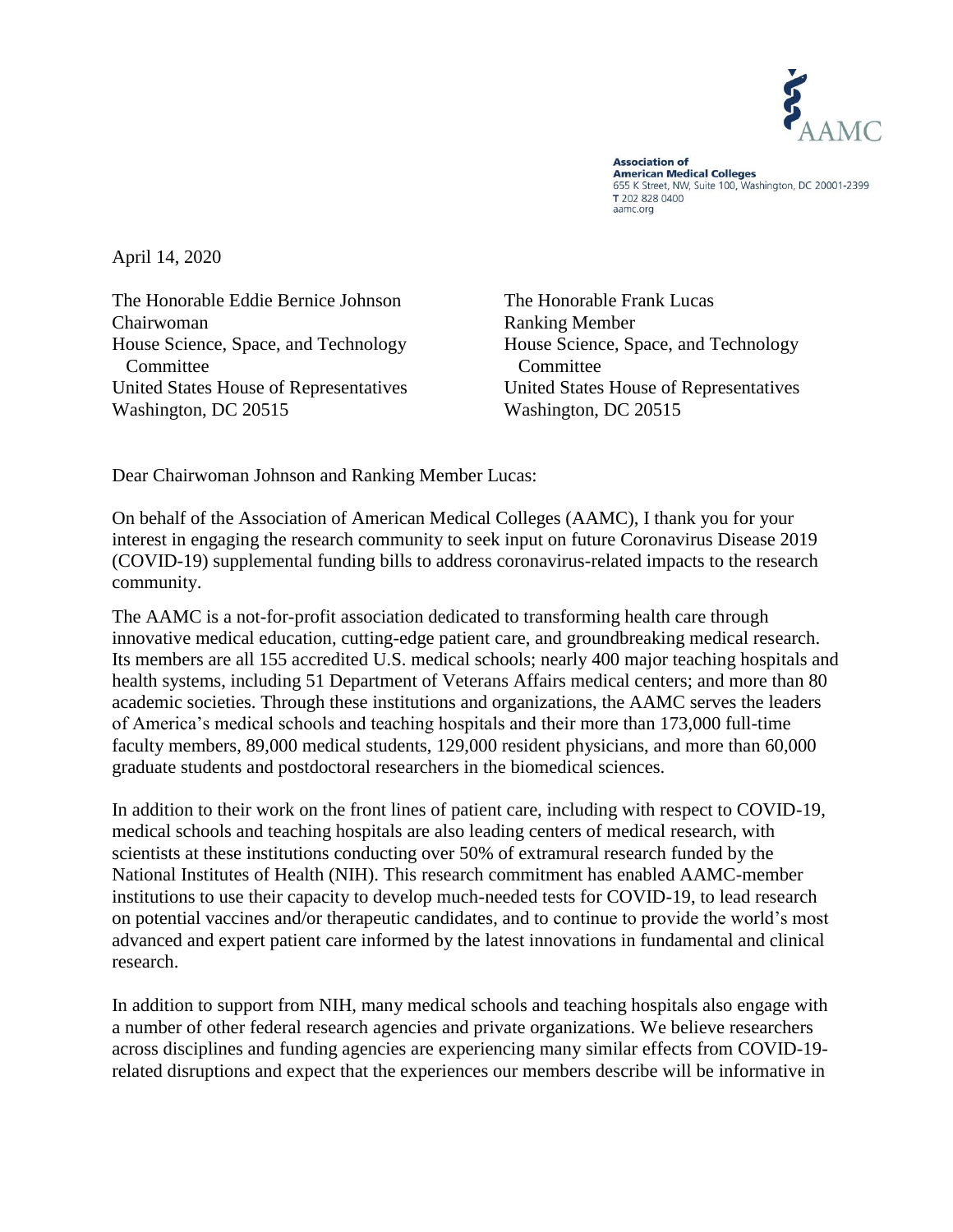both the Science Committee's continued discussions and as you work with other committees to consider potential opportunities to support the nation's research enterprise.

The AAMC joined with three other higher education associations in an [April 7 letter to](https://www.aamc.org/system/files/2020-04/ocomm-ogr-AAU-AAMC-APLU-ACE%20COVID19%20Research%20Recommendations%204-7-204_0.pdf)  [Congressional leadership](https://www.aamc.org/system/files/2020-04/ocomm-ogr-AAU-AAMC-APLU-ACE%20COVID19%20Research%20Recommendations%204-7-204_0.pdf) to outline shared impacts of COVID-19 across our institutions' research communities, which we will highlight here. Below, we have also outlined suggestions for future supplemental and infrastructure funding and policy changes in the categories you requested to support the research enterprise in this time of need and as research programs return to normal functionality.

# **Near-Term Response to COVID Impacts on the Larger Research Enterprise**

*Provide emergency supplemental appropriations to federal research agencies to support the research workforce and to help institutions suspend and resume research projects* In response to the COVID-19 emergency, institutions have suspended research activities that require access to laboratories and research facilities beyond critical and/or pandemic-related research, leading the vast majority of labs and clinical research nationwide to shut down. Graduate students, postdoctoral researchers, faculty, and research technicians are attempting to make research progress by analyzing existing data, writing publications, and planning future experiments; however, progress on conducting new experiments is delayed for many. Those that rely on their grant funding for income could face financial stress if grant funding is not extended. In addition, vital resources and research-related physical infrastructure, such as animal colonies and core facilities, need to be tended to even when research programs are suspended. The personal protective equipment (PPE) typically used for research activities is, in many cases, being shared with clinical personnel to address acute shortages and will need to be replaced.

While NIH and other federal agencies have provided helpful guidance and administrative flexibilities related to grants management, institutions and the research community will incur substantial expenses to support the research workforce as operations wind down temporarily, and again when ramping projects and labs back up once the crisis subsides. As you know, research programs cannot start or stop with the flip of a switch. Emergency support to mitigate the disruptions resulting from COVID-19 will help the nation's research enterprise recover as quickly as possible the momentum lost during the pandemic. For example, this funding could be provided as cost extensions for research projects once lab activities resume in order for investigators, graduate students, postdocs, and research technicians to complete the work for which the grant was originally intended.

The need for this support is particularly acute, given the pressures the COVID-19 pandemic is placing on the nation's clinical enterprise, as well as on potential philanthropic and private foundation support. Because academic medical centers contribute, on average, an estimated additional \$0.53 for every dollar of sponsored research support they receive, many institutions rely on subsidies from clinical revenues to support the additional costs associated with the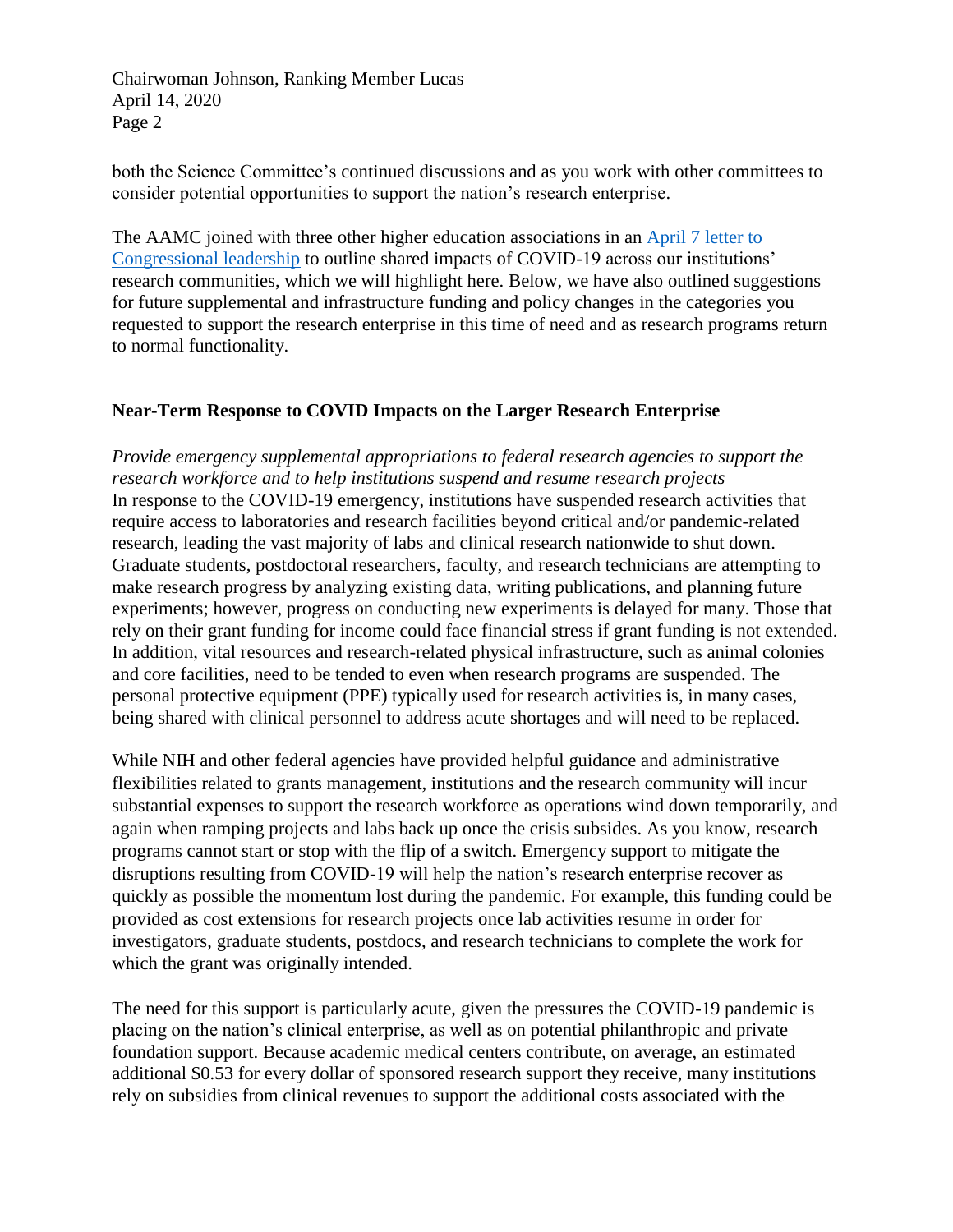research mission. As a result of the pandemic, however, major teaching hospitals and health systems are reporting losses ranging between \$2 million and \$8 million a day, while faculty physician practice plans at medical schools are reporting losses of between 25% and 50%. It is unlikely that providers will recover these losses, which will undermine the ability of teaching hospitals to continue supporting the costly research and education missions of their academic partners in the same way, and importantly will not allow providers to take on additional researchrelated costs as a result of this national emergency. Similarly, given the economic toll of the crisis, it is not clear whether philanthropic contributions and support from private foundations will continue in the same way they did pre-COVID-19.

To protect and preserve the country's research capacity and aid in recovering research momentum as efficiently as possible once the crisis abates, the AAMC supports the higher education community's recommendation to provide supplemental appropriations of 30% of major research agencies' extramural research budgets, including: NIH, NSF, Department of Energy, Department of Defense Science & Technology programs, NASA, USDA, NOAA, NIST, and others. Based on FY 2019 information, we estimate that this request will total approximately \$26 billion across all federal agencies and will provide between 3 and 4 months of support, which agencies could use to provide funded cost extensions.

## *Extend administrative flexibilities for salary support*

While the guidance that NIH and other agencies have issued allows those whose salary is funded on grants to receive salary and benefit support temporarily, the NIH guidance extends only through June 19, 2020. Additionally, even with the much-appreciated current administrative flexibility, this short-term solution is not sustainable for all campuses. In addition to new emergency supplemental funding from Congress for funded cost extensions, we encourage research agencies to expand current guidance to allow continued salary support beyond the current deadlines if normal operations have not resumed.

*Support core facilities for the time in which they are closed or functioning at reduced capacity* Core research facilities play a vital role in supporting cross-disciplinary federally funded research activities across campuses and are typically funded through direct charges to research grants from researchers requesting core facilities services. Currently, many core facilities are not fully operational, leaving the core facility personnel, equipment, and space unfunded. Certain essential research including COVID-19 research may be utilizing these partially open facilities.

For example, animal research plays a key role in identifying medical research discoveries. Animal models require significant maintenance efforts, including direct costs for housing, food, and animal husbandry. For many labs with animal models, the ramping down of research activities included reducing the size of animal model colonies. The ramping up costs to bring animal colonies to pre-COVID-19 levels will be a tremendous financial burden on researchers. Other examples exist across other research areas. The funding recommendation described above also reflects a recognition of the need to support core facilities through emergency supplemental appropriations for federal research agencies.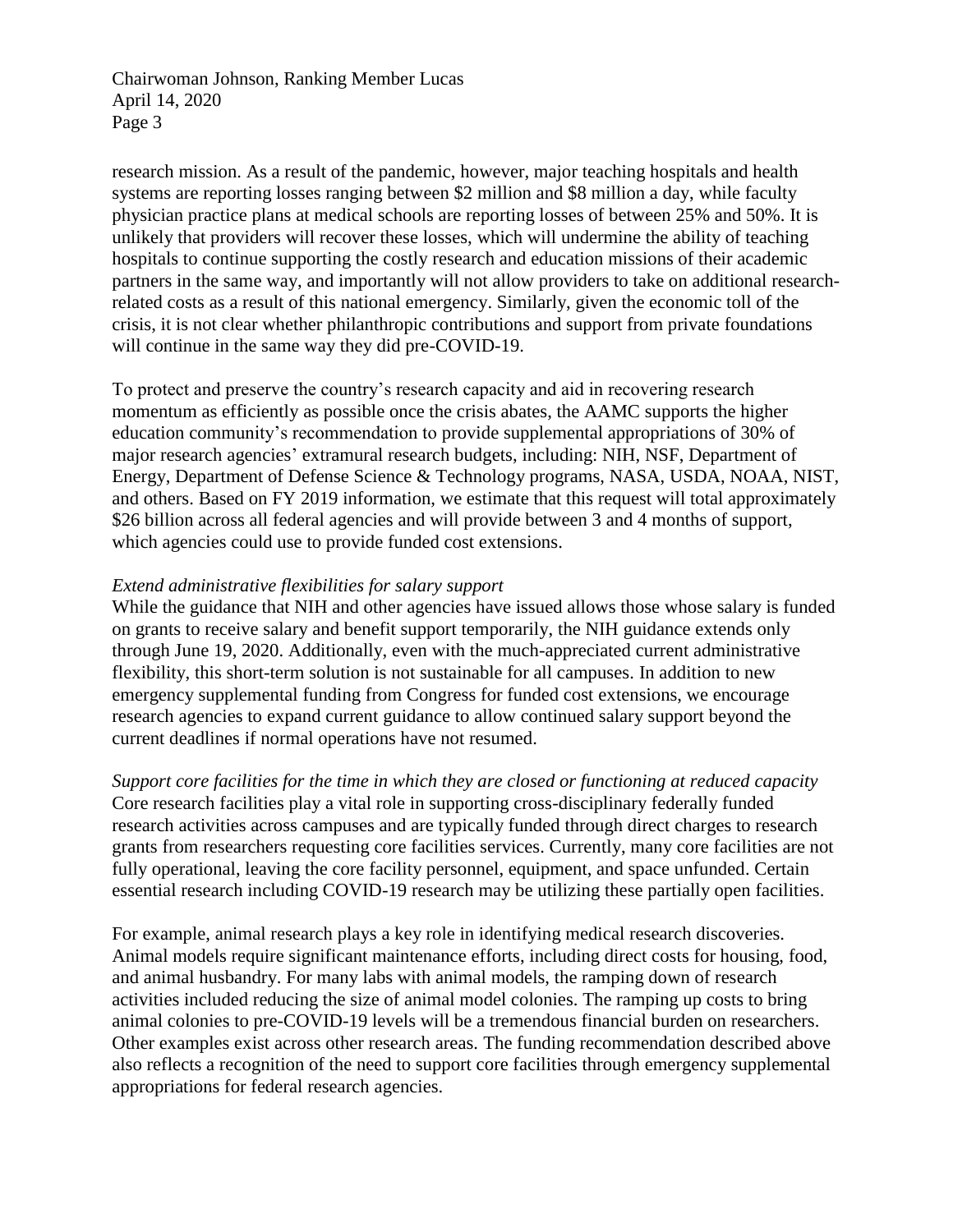## *Support career transitions for graduate students and postdoctoral fellows*

Like other grantees, cost extensions with supplemental funding would allow trainees supported on research grants to receive salary support and finish what they were originally intending to accomplish on a grant. Given that they are early in their research careers, trainees are especially vulnerable to the challenges that COVID-19-related disruptions are posing for the research community. In addition, extending the duration of funding specifically for training awards, such as NIH's National Research Service Award fellowships and institutional training grants, would allow additional time for completion of research projects and the chance to transition to the next career phase in a more stable economic environment.

## *Maintain the US health and research workforce by extending visas and DACA*

A significant proportion of the U.S. research workforce, including the majority of biomedical postdoctoral researchers, is composed of international scholars, but the ability to obtain visas and travel is severely restricted during the pandemic. Many postdoctoral scholars who had secured positions in the U.S. are delayed in entering the country. This restriction of the scientific workforce will cause both short- and long-term stress on the U.S. research workforce pipeline and could significantly impact our country's ability to attract the best and brightest scholars. To reduce the burden on international scholars in the workforce, we believe the State Department and U.S. Customs and Immigration Services should be given all the resources and funding support necessary to address the backlog of pending visa renewals and applications for new nonimmigrant visas as quickly as is safe to do so. In addition, we encourage Congress to pass the American Dream and Promise Act of 2019 (H.R. 6) or the Dream Act of 2019 (S.874), which would provide a pathway to citizenship for certain undocumented individuals, including many health professionals and medical researchers.

### *Provide temporary flexibility in regulatory and audit requirements*

The U.S. research workforce takes seriously its role to comply with regulatory reporting requirements and prepare for regular auditing activities. The COVID-19 pandemic presses unique challenges upon the research enterprise in prohibiting continuation of a vast majority of regular research activities. Therefore, we recommend that the Office of Management and Budget (OMB) and the research agencies be directed to provide additional regulatory and audit flexibility during the pandemic period and for a year afterwards. A recent memo from OMB provided agencies with the ability to grant significant flexibility in some key administrative requirements and we appreciate that most if not all funding agencies seem to be moving quickly to take advantage of all available flexibilities under that memo. However, that available flexibility must be substantially broadened and extended to meet the needs of the current unprecedented situation. Government audits that review time periods including the national emergency should allow for additional flexibility, especially in relation to time and effort reporting. Additional flexibilities should also be provided for amendments to research grants and contracts that are proposed in response to COVID-19-related disruptions.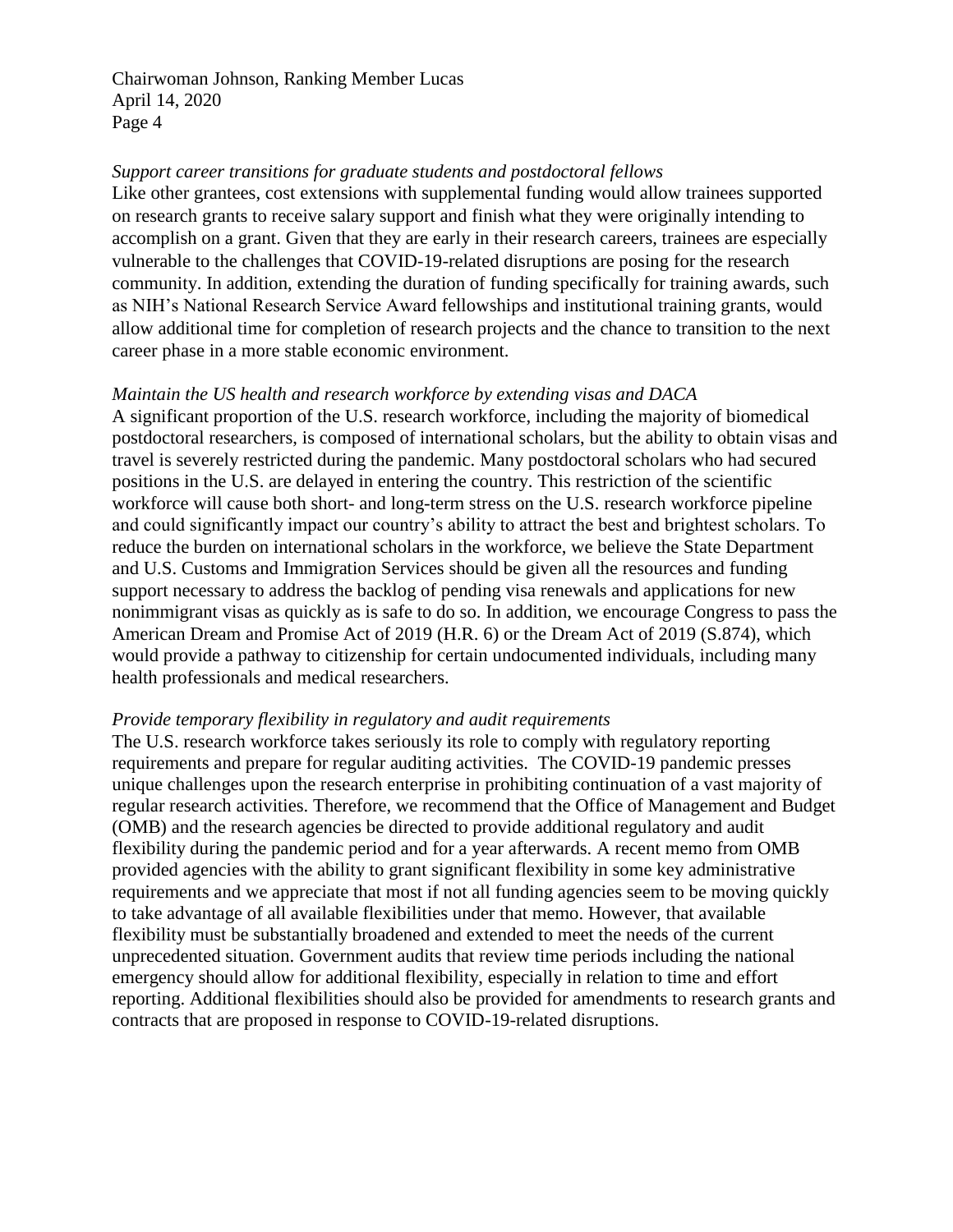# **Opportunities for Additional R&D and Related Activities Specific to COVID-19 Response and Recovery**

#### *Supplements for core facilities supporting COVID-19 research activities*

The AAMC supports additional investments in COVID-19-specific research across federal research agencies. In addition to funding for the research itself, many of these projects rely on core facilities on campuses nationwide. While many core facilities are temporarily closed to comply with social distancing measures and due to decreased demand because research labs are closed, other select core facilities remain open on a limited basis to support COVID-19-related research. In particular, sequencing facilities, flow cytometry core facilities, and biosafety level 3 labs are key to helping researchers better understand the basic biology of the virus that causes COVID-19, investigate the virus's interactions with human immune cells, and develop potential diagnostics, vaccines, and therapeutics. While they are critical to COVID-19 research, funding to maintain these facilities is lower because most other projects are suspended. To support the core facilities that remain partially open, the salaries and benefits of their staff, and maintenance of the instrumentation, we recommend that Congress provide supplemental funding specifically to support the continued operations of core research facilities during this time of below-capacity use to support essential activities.

#### **Immediately Implementable Research Infrastructure**

#### *Supporting renovation of laboratories to foster state-of-the-art research*

AAMC-member institutions are in nearly every state across the U.S. and conduct a disproportionate share of both basic and medical research to understand the foundational underpinnings of medical science and clinical and translational research that improve the patient care activities provided on their campuses. They often work closely with their partners in the physical, computational, and other sciences to push the boundaries of discovery and improve the human condition. This work requires physical facilities that are well-equipped to advance these goals. To continue producing cutting-edge and adaptive medical research discoveries, the AAMC recommends that Congress invest in physical infrastructure to support the U.S. research enterprise and maintain its global competitiveness, recognizing that developing physical infrastructure where such research can take place requires complicated construction that takes many months or years to develop and build. For example, the types of facilities in which scientists can conduct virology research on COVID-19 need significant lead time to design and construct.

One other potential area for consideration is investment in physical spaces designed thoughtfully to foster interdisciplinary collaborations on academic campuses, especially in promoting more integrated science (as teams organize to use shared facilities), For example, the National Institute of General Medical Sciences has undertaken an initiative to support Cryo-EM (electron microscopy) regional core facilities, a highly sought-after technology. Another technique of importance is single cell RNA sequencing. Current NIH programs emphasize the purchase of single instruments, but programs can readily be organized to support multiple instruments in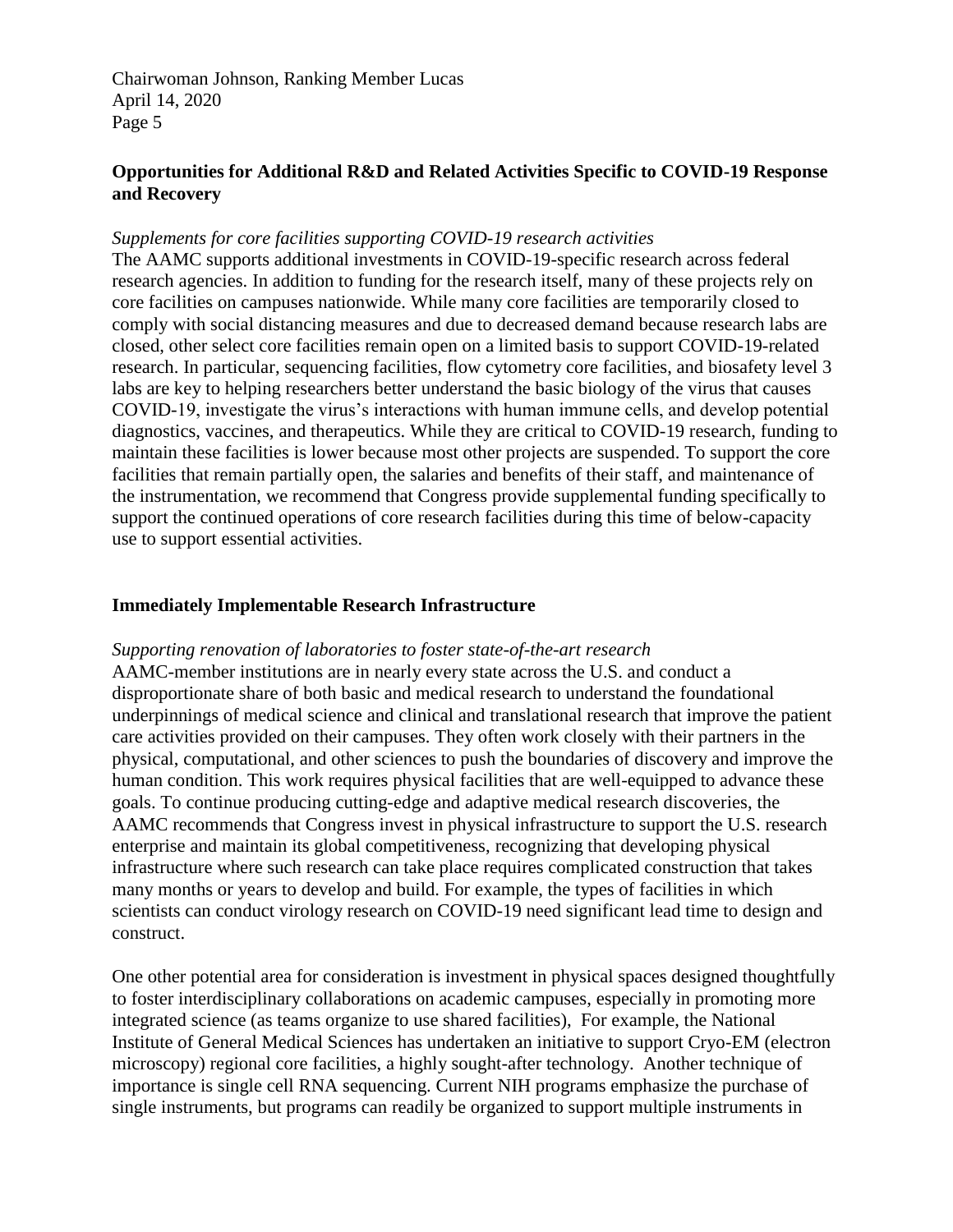integrated facilities ("core floors"). Optimally, many of these facilities could be regionally or nationally shared.

*Increased investments in data science, IT infrastructure, and data sharing capabilities* The research enterprise is increasingly generating data that hold tremendous potential to revolutionize science, medicine, and medical care. It also requires vast amounts of storage capabilities, increasing computational expertise to analyze and catalog data, and stronger infrastructure to facilitate sharing of datasets. The research community's response to COVID-19 has been to default to immediate and effective open sharing of virus genomes, rapid clinical trial results, and other relevant COVID-19 research. To sustain and harness that energy and spirit over the long-term and apply it to the vast array of threats our nation faces, we must ensure we are investing in the appropriate infrastructure to promote data sharing.

For NIH grantees, the costs of maintaining and sharing data is consuming larger proportions of individual research budgets. Based on our conversations with stakeholders, a variable percentage of a research budget will need to be set aside to support infrastructure for data management and sharing. The AAMC recommends that research agencies explicitly permit data support as an allowable cost that would be eligible for supplemental funding on a grant-by-grant basis or institutional level to assist researchers in covering the increasing costs of data management.

Additionally, federal agencies are investing in intramural infrastructure to facilitate data curation and sharing. Because of past Congressional support for standing up data sharing infrastructure, the ability of researchers to share novel COVID-19-related findings has been successful and has allowed researchers to respond quickly in tandem. To the extent that legacy systems pose challenges in these efforts on a larger scale, support for agencies to transition to more modern IT resources could help strengthen these efforts. As an example, this week the NIH is shutting down the entire eRA Commons, the federal grantee management and reporting system, for its transition to a cloud-based service.

While not directly related to data collection and dissemination in the lab environment, researchers have attempted to pursue their research efforts via telework during the pandemic, which has revealed several inefficiencies that have slowed researchers' abilities to disseminate and share data. These infrastructure-related barriers are also slowing down sharing of COVID-19-related findings. Several areas that would benefit from increased investments and greater access to enhance data sharing and facilitate national and international collaborations include: expanding the capacity and reach of broadband Internet access; increasing high-speed computation capabilities; broadening access to advanced wireless communications and increasing cyber-security resilience related to high volume use.